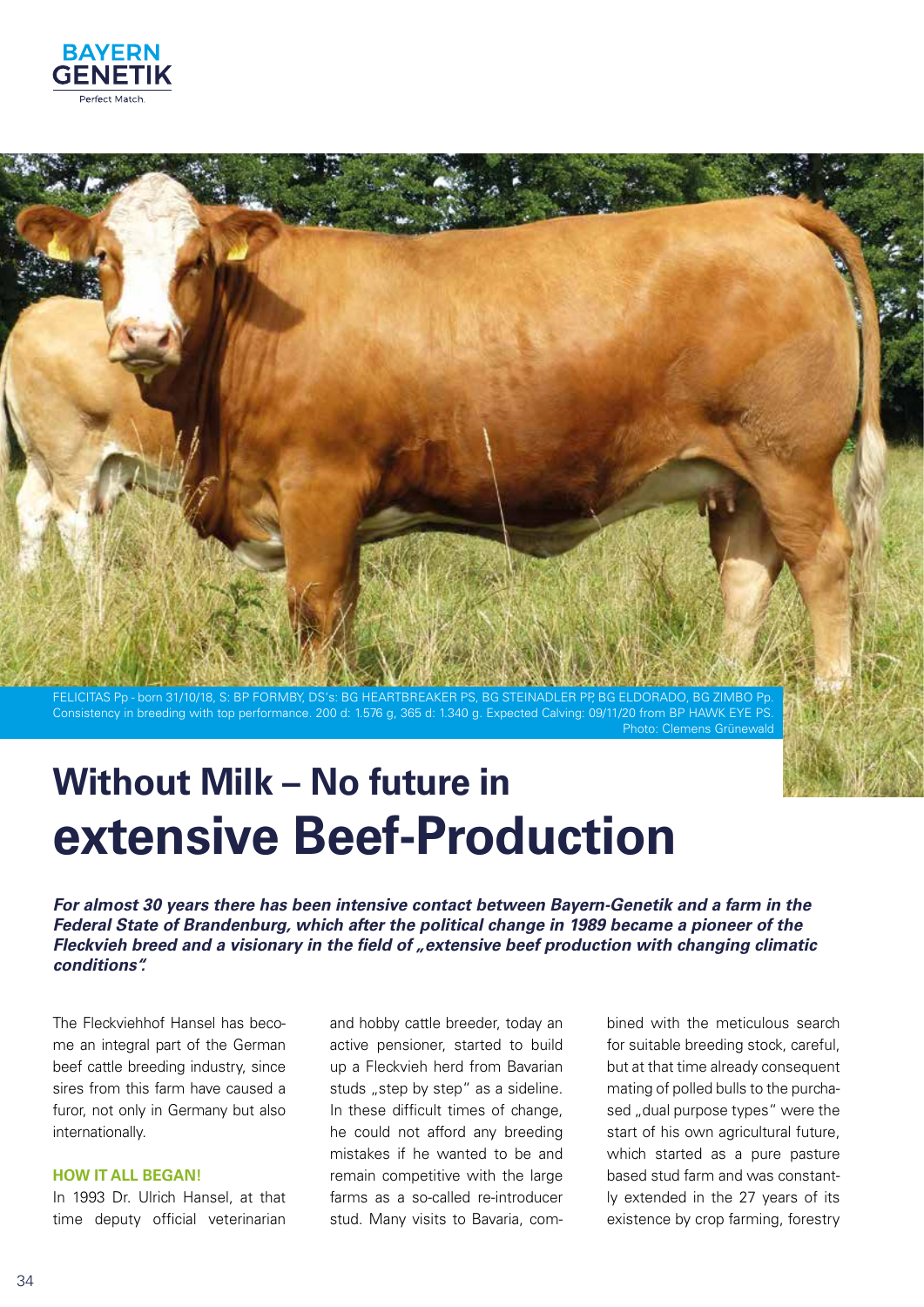and direct marketing of farm products. In 2003, his son Christoph Hansel took over the business as a full-time job and he expanded it continuously. Christoph, the passionate agricultural engineer and Fleckvieh breeder, today manages the 342 ha organic farm property according to the guidelines of the eco association Naturlandverband (DE-ÖKO-006).

Sandy soils and summer drought dominate the agriculture in Alt-Madlitz, the farm location in Brandenburg - only hardy and well adapted genetics can survive under these harsh conditions and the lack of concentrates. Due to natural limitations, selection is focused on type, maternal traits (milk yield, maternity), longevity, udder quality and adaptability (body and eye pigmentation, hair quality).

#### **BREEDING RESULTS**

From the beginning, in addition to the selection of classic dual purpose cows, the emphasis was placed on the superiority of artificial insemination for selective matings. With a cow from BG HUSALDO (Prefect x Bayer) the basis was laid, semen from BG EISENHERZ PP produced the first polled genetics in the herd, BG ELDORADO, a 5 times trait-leader in southern Africa, Honer, Humid, Solo, BG MR. BEAN and BG WINNIPEG were milestones for the fixation of beef and milk traits in the growing Fleckvieh herd.

Already in the year 2000, the BG EISENHERZ PP son Echo became Champion bull in Karow. This title was also won by the bulls BG HE-RALDIK PP (2002) and BG BOM-BALA PP (2019) respectively. At the BraLa, the most important Show in Brandenburg 2015 Master PS was declared Interbreed Champion. There was also a lot of success on the female side - Rosemarie Pp (2012), a BG BRANDBERG PS x BG ZIMBO Pp daughter, was elected the Superchampion heifer and Fortuna as Breed Champion (2014), a Marlon PP x BG WINNIPEG daughter. In 2016 the international press reported in great detail about the impressive bull BG HALLAS PP, who represented the Fleckvieh breed at the "Green Week" in Ber-

#### **Tab. 1:**

#### **Beef Bulls purchased from Fleckviehhof Hansel in the years (2001-2020)**

| <b>Name</b>               | Year<br>of birth | <b>Sire</b>               | Dam's Sire               | <b>Beef</b><br><b>Value</b> |
|---------------------------|------------------|---------------------------|--------------------------|-----------------------------|
| <b>BG HERALDIK PP</b>     | 2000             | Heiner Pp                 | <b>BG EISENHERZ PP</b>   | 125                         |
| <b>BG EASTLAND PS</b>     | 2004             | <b>BG ELDORADO</b>        | <b>BG EISENHERZ PP</b>   | 116                         |
| <b>BG HALLAS PP</b>       | 2011             | <b>BG HERAIDIK PP</b>     | ROCKY PP                 | 112                         |
| <b>BG HEARTBREAKER PS</b> | 2012             | <b>BP HAFKE</b>           | <b>BG BENEDIKT PP</b>    | 118                         |
| <b>BG HARLEY PP</b>       | 2015             | <b>BG HEARTBREAKER PS</b> | POLDAU PP                | 122                         |
| <b>BG MOONLIGHT PP</b>    | 2015             | <b>MASTER PS</b>          | <b>BG HERALDIK PP</b>    | 120                         |
| <b>BG EDELSTAHL PP</b>    | 2016             | <b>ENZIAN PP</b>          | <b>BG STEINADLER PP</b>  | 115                         |
| <b>BG BOMBALA PP</b>      | 2017             | <b>BG BOOROOLA PP</b>     | <b>BG STEINMARDER PP</b> | $114*$                      |
| <b>BG HIKING PP</b>       | 2019             | BP HAWK EYE PS            | <b>BG EXCALIBUR PP</b>   | $106*$                      |

Beef Value\*: these bulls have not finished any test, the beef values represent EPD´s. BP HAWK EYE PS has almost no links to the European Fleckvieh population.

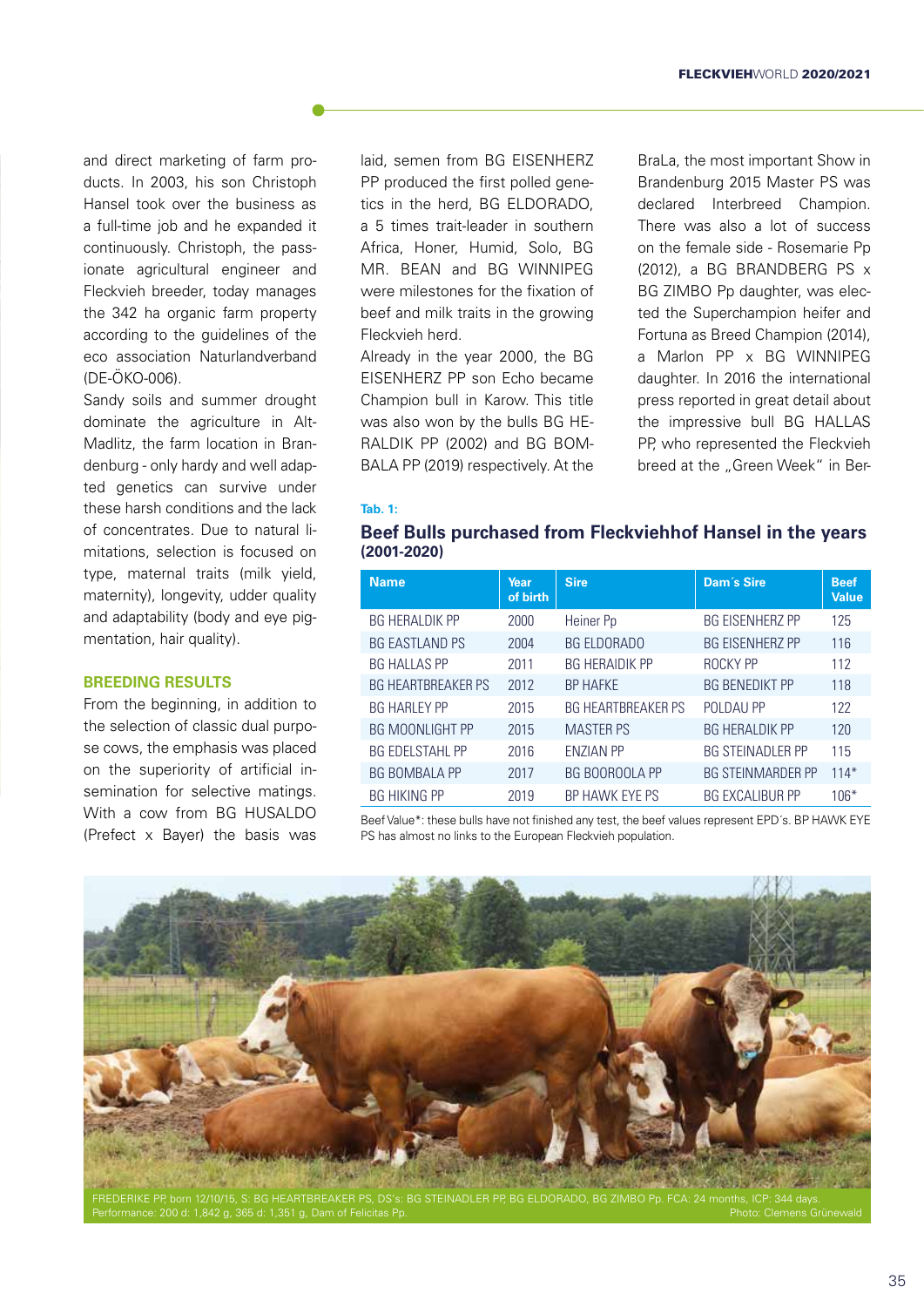





lin. Several trade Ag journals had already reported about the Hansel stud in the previous years.

Excellent breeding work is also reflected in the appreciation by AI companies - so far 18 breeding bulls have been sold to semen collection centers, 9 of them to Bayern-Genetik GmbH.

#### **"MAN MUST MEASURE"**

Performance can be seen, but even better it should be "measured". Prof. Jan Bonsma, the legendary animal breeding scientist from South Africa, used this motto and book title to illustrate the basis of all economic animal production. And

this message has been understood at the Hansel farm. Minimal use of concentrates, extended suckling periods, extensive pastures with increasingly frequent periods of drought, require genetics that already reflect the requirements of the future. At Fleckviehhof Hansel, animal welfare is successfully combined with the complex and increasingly difficult conditions of beef production in Germany and the strict guidelines of the organic farming association Naturland.

#### **FROM GRASS TO MILK**

The reason for producing meat in the flat country of Brandenburg with 60 Fleckvieh cows in the "sandpit", and for Bavarian conditions in the flat country of Brandenburg, is the dual purpose benefit of the breed, which is why so much emphasis was placed on origin and performance when creating the herd. From the grassland belt of Upper Bavaria, Fleckvieh cattle adapted to grazing, came to Alt-Madlitz via the Miesbach Breeding Association and they were also able to get acclimatised perfectly. Since the animals are out on pastures from May to November, flat lactation curves are a must - because the following still applies: "Milk

#### **Tab. 2:**

## **Performance Testing – First Calving Age (FCA), Intercalving Period (ICP), 200 and 365 d weights, Daily Gains in bull & heifer calves 2009 - 2018**

| Year                            | 2009  | 2010  | 2011 | 2012  | 2013  | $2014*$ | 2015  | 2016  | 2017  | 2018  |
|---------------------------------|-------|-------|------|-------|-------|---------|-------|-------|-------|-------|
| <b>FCA</b>                      | 27    | 24    | 24   | 24    | 24    | 25      | 26    | 25    | 26    | 30    |
| <b>ICP</b>                      | 376   | 361   | 360  | 363   | 370   | 374     | 379   | 374   | 368   | 376   |
| 200 day weight kg <sup>**</sup> | 295   | 296   | 313  | 298   | 311   | 292     | 326   | 325   | 315   | 311   |
| Daily gains bulls g             | 1.431 | .396  | .506 | 1.475 | 1.576 | 1.441   | 1.718 | .684  | .641  | 1.550 |
| Daily gains heifers g           | .255  | .255  | .261 | .368  | .367  | 1.310   | .535  | .498  | 1.460 | .462  |
| 365 day weight kg**             | 510   | 566   | 548  | 557   | 557   | 523     | 546   | 543   | 514   | 529   |
| Daily gains bulls g             | .522  | .671  | .637 | .618  | .590  | .525    | .605  | .598  | .578  | .531  |
| Daily gains heifers g           | 1.161 | 1.275 | .199 | .297  | 1.266 | 1.183   | .256  | 1.197 | 1.191 | 1.179 |

2014\*: Transformation to ecological farming

200 Day/365 Day weights: bulls/heifers together